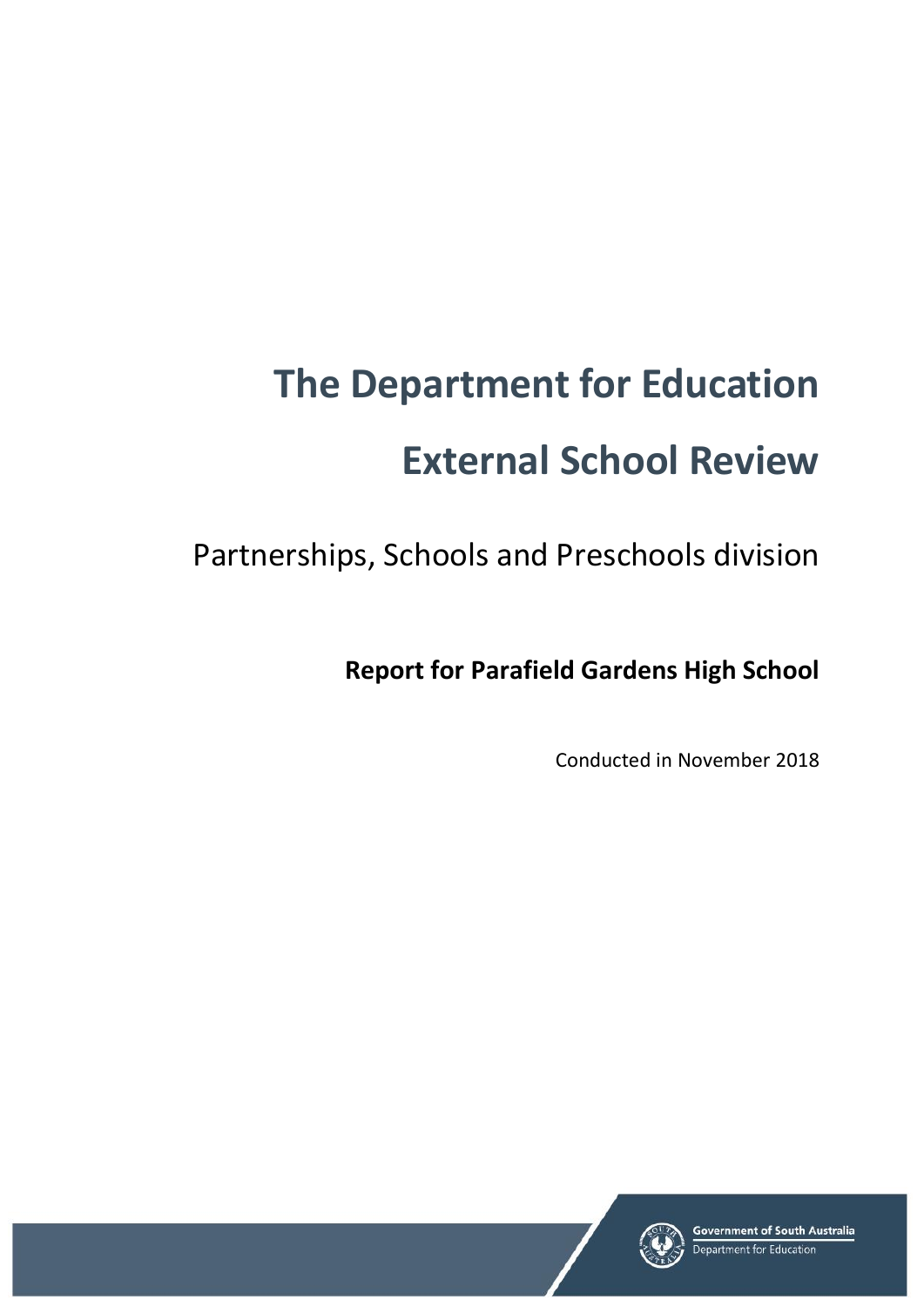## **Review details**

A priority for the Department for Education is to improve the educational attainment and wellbeing of South Australia's children and young people.

The purpose of the External School Review is to support schools to raise achievement, sustain high performance and to provide quality assurance to build and sustain public confidence in government schools.

The external school review framework underpinning the review identifies the key levers for school improvement and has been shaped and informed by research.

The overarching review question is "how well does this school improve student achievement, growth, challenge, engagement and equity?"

This report outlines aspects of the school's performance verified through the review process according to the framework. It does not document every aspect of the school's processes, programs and outcomes.

We acknowledge the support and cooperation provided by the staff and school community. While, not all review processes, artefacts and comments are documented, they all have been considered and contributed to the development and directions of this report.

This review was conducted by Kathryn Entwistle, Review Officer, Review, Improvement and Accountability directorate and Cez Green and Kirsten Masters, Review Principals.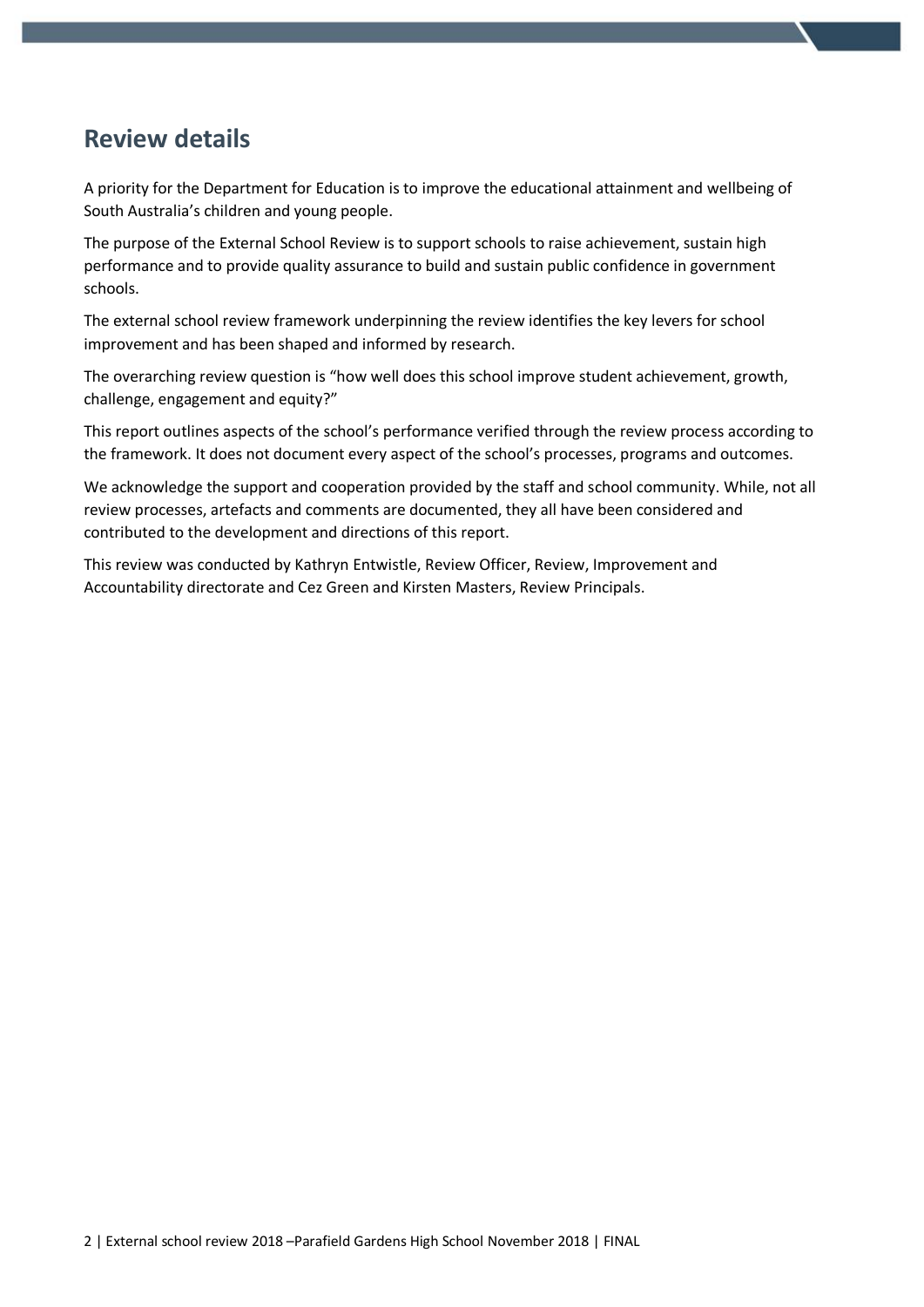# **School context**

Parafield Gardens High School caters for children from year 8 to year 12. It is situated 16kms north of the Adelaide CBD. In 2018 enrolments sit at 949, the highest in five years.

The school is classified as Category 3 on the DECD Index of Educational Advantage. The school's ICSEA score is 935. The local EDC Partnership is Hollywood Lakes and Gardens.

The school population includes 4.6% of Aboriginal students, 11.3% of students with disabilities, 40% of families eligible for school card assistance, 28.4% of students of EALD background and 18 students in care.

The school principal is in the third year of his tenure at the school. The school has two deputy principals, 4 Band 3 senior leaders: (Daily Organisation, Middle School, Student engagement and Wellbeing and Pedagogy and Student Voice) and 19 co-ordinators, including 2 student wellbeing coordinators.

There are 75 FTE teaching staff, including 2.2 EALD, 3.7 Special Education and 0.5 AET. There are 483 SSO hours allocated to the school.

# **Lines of inquiry**

In considering the data summary in the school performance overview (Appendix 2) and the principal's presentation, the review panel explored the following lines of inquiry to evaluate the school's effectiveness towards raising student achievement and sustaining high performance.

During the external review process, the panel focused on three key areas from the External School Review framework:

| <b>Effective Teaching:</b>   | How effectively are teachers supporting students in their learning?                                                                        |
|------------------------------|--------------------------------------------------------------------------------------------------------------------------------------------|
| <b>Improvement Agenda:</b>   | How effective are the school's self-review processes in informing and<br>shaping improvement?                                              |
| <b>Effective Leadership:</b> | To what extent are the school's professional learning and performance<br>and development processes effective in building teacher capacity? |

## **How effectively are teachers supporting students in their learning?**

When considering this line of inquiry, the panel notes the recent establishment of the PLUS (personalised learning, understanding and support) and PACE (partnerships advancing careers and employment) programs, introduced to support students at risk through disengagement or chronic non- attendance. Students in the PACE program attend school 3 days per week and concentrate on literacy and numeracy learning as well as work-ready skills, spending the other 2 days in VET courses off campus. Year 8-9 PLUS students are in a small class led by a select group of teachers who convene learning opportunities designed to scaffold at-risk learners. Students in this program report the close relationship with their teachers who focus on their wellbeing and offer them varied opportunities to re-engage with the learning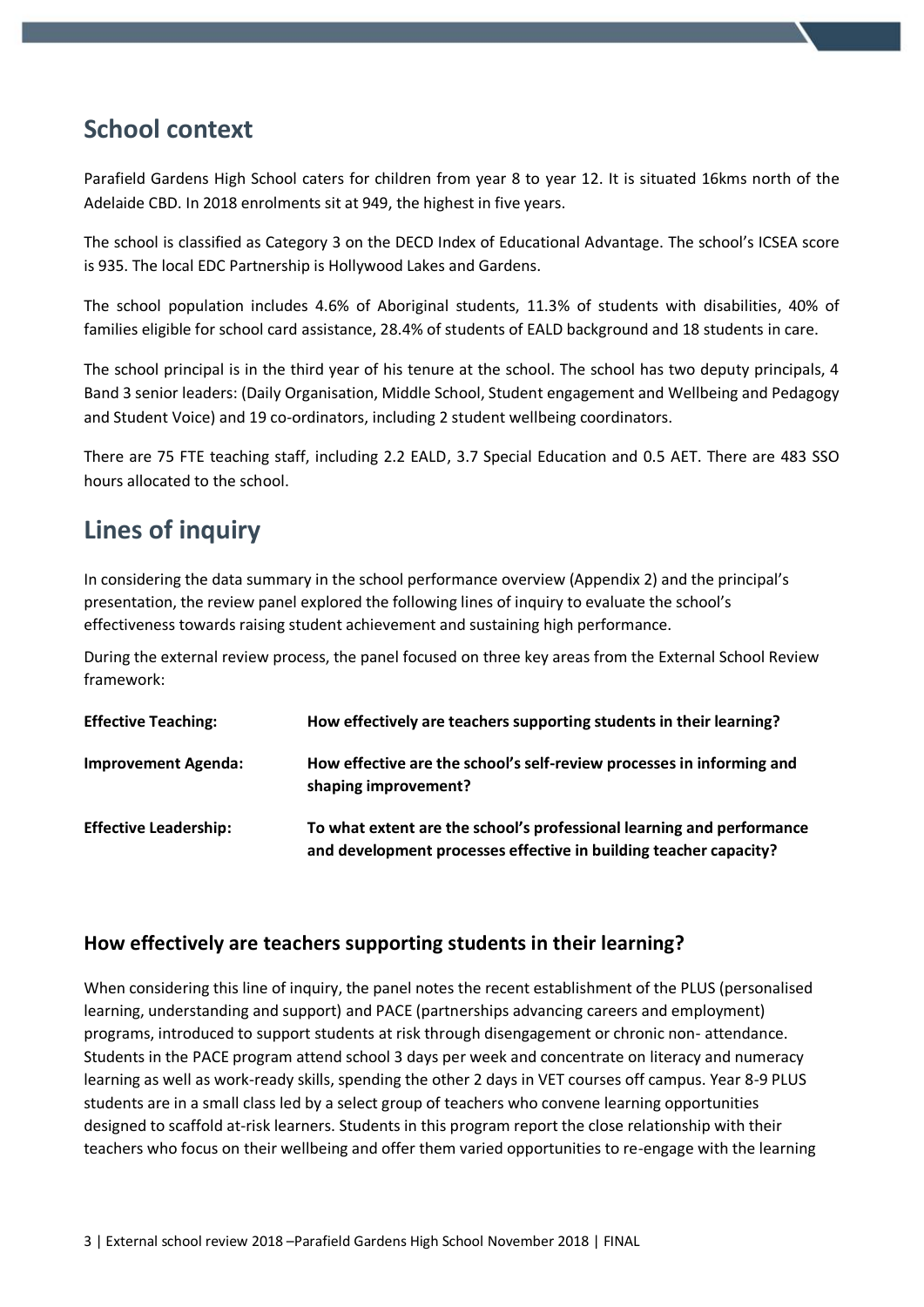agenda. Both these school- initiated interventions exemplify the school's readiness to creatively and strategically support students in their learning.

Students in SACE stages 1 and 2 report the diverse ways their teachers support them to maximise learning outcomes. An out-of-hours learning hub, holiday sessions and one-on-one feedback in person or via Google classroom are some of the opportunities year 11 and 12 students are provided with to ensure they achieve the highest grade possible. Students were effusive in describing the support their teachers offer and the commitment they bring to their work. (Please see page 7 of this report for more information regarding the culture of aspiration at the school.)

The school's site improvement plan (SIP) and the leaders' presentation made clear that an understanding of contemporary teaching and learning has been introduced at the school. Data driven differentiation, task design, provision of feedback and student agency are priorities within the school and almost all staff with whom the panel spoke referred to these concepts. A comprehensive document 'Pedagogical Innovations' cites research and identifies key messages regarding pedagogical reform at the school, and a 5 phase plan determines how this has been, and continues to be, implemented.

Teachers describe the in-house professional learning they are offered as valuable in accessing and exploring contemporary approaches to planning and practice. Experts in the field have presented to the staff, focusing on feedback and task design. Pupil free day and partnership events were also reportedly of value in further developing teacher practice. Evidence of practice respondent to professional learning provided, and aligned with the school's reform, varied across the school and between faculties.

The work of faculties is scaffolded by a common planning document that encourages leaders to conduct and record meetings consistently across the school. Through these forums, a variety of pedagogical implementations have been explored. The determination of which pedagogical approach or teaching strategy will be researched and trialled is at the discretion of the faculty, and in some instances, described as at individual teachers' preference.

Teachers in the STEM learning team discussed and displayed a deep understanding about how students learn best and described their philosophy and approach to learning through pedagogy that is rigorous, engaging, inquiry-based and provoking curiosity. When students describe engaging learning they invariably refer to the work of this team. Discussion also made evident that in some areas of the curriculum, students complete 'assignment after assignment' or access extended teacher talk.

The concept of renewed and effective pedagogy is broadly understood and committed to by teachers across the school. Both teachers and students describe practice as varied from teacher to teacher and learning area to learning area. The panel acknowledges the professional respect afforded teachers to develop practice at their discretion, whilst agreeing that to bring about coherent pedagogical reform, the identification of, and commitment to, a few, high yield approaches is essential. Once these have been determined, the work of faculties and focus of professional learning forums can be aligned accordingly, and greater pedagogical certainty enabled.

#### **Direction 1**

**Deepen pedagogical reform by identifying imperative high yield teaching approaches and making expectations regarding the implementation of these clearly understood and consistently applied.**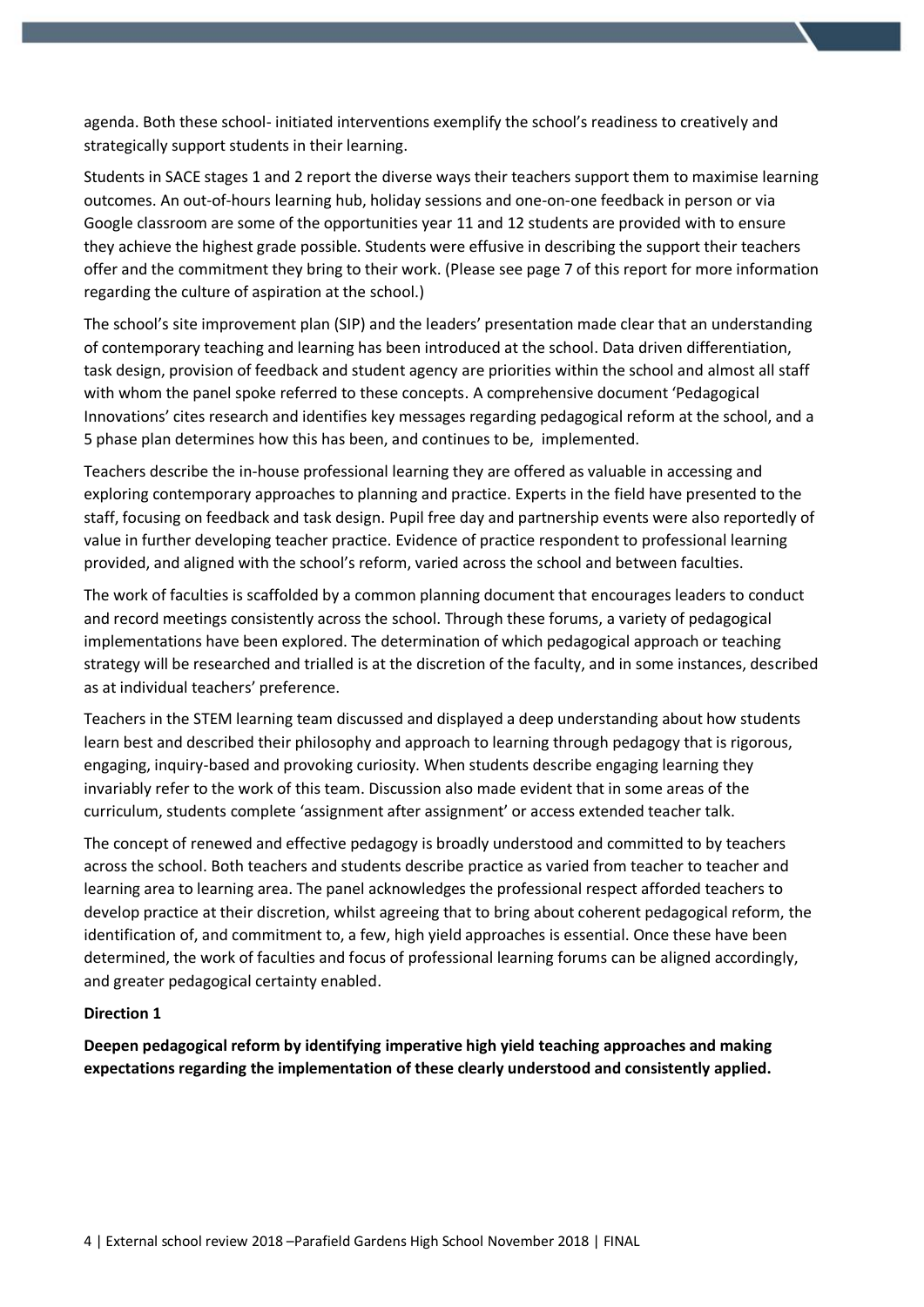## **How effective are the school's self-review processes in informing and shaping improvement?**

The concept of self–review was described as currently operating at 3 levels. Senior leaders engage in whole school review processes and refer to data at the meta-level. At the faculty level, leaders use cohort data to inform plans and teachers are now expected to refer to and utilise student achievement data to review and evaluate learners' needs and plan for improvement. A fourth level of self-review, student-led self-reflection, including reference to data, is in the early stages of development.

The concept of data and its place in informing improvement is widely understood across the school. Teachers discuss SACE, NAPLAN, PAT and attendance data and value the information these sets provide. Almost all staff reported that data is vital in informing a differentiated approach. As well as identifying a student's achievement level and the next teaching point, some staff discussed the value of data analysis in determining students' miscues and strengths.

When discussing how to respond to students' literacy data an element of uncertainty was apparent. A tendency to redesign questioning techniques or task design to accommodate the student's miscue was more apparent than actually teaching the skill or strategy that the student needed to develop. The literacy committee has reportedly identified reading and comprehension as priorities within the school. In order for teachers to effectively respond to student data and contribute to improvement, an understanding of how to teach students to decode, draw inference, visualise and summarise information is essential. The school's priority to differentiate practice can be further achieved through intentional teaching designed in response to the review of student achievement data.

School priorities are widely understood and articulated. Staff are committed to continuous improvement and raising student achievement. Faculties conduct self-review against data and plan for improvement relevant to their cohort, and school-wide meeting documents guide a more consistent approach to the agendum. The focus on literacy improvement is widely acknowledged as the business of all faculties and plans refer to this concept. Improvement plans developed in the learning areas vary in potential impact and sophistication. Some plans include strategies designed to target improvement and clear and measurable outcomes, whilst others document broad statements of intent that lack specificity.

Leaders at the school have designed a model of self-review that is strategically structured to bring about collective responsibility and action. The concept of coherence is apparent through the consistently utilised agenda. The panel acknowledges this example of a well-structured approach to self-evaluation and sees an opportunity to further build on this concept. Faculties operate with collective intent and commitment, and an opportunity to further strengthen coherence regarding intentional planning and strategic action is now evident.

#### **Direction 2**

**Further progress the achievement of school priorities by developing greater coherence and intentionality in strategic planning across faculties and cohorts.**

#### **Direction 3**

**Improve all students' literacy skills by deepening teachers' capacity to respond to data analysis and implementing a specific approach to the teaching of literacy strategies across the school.**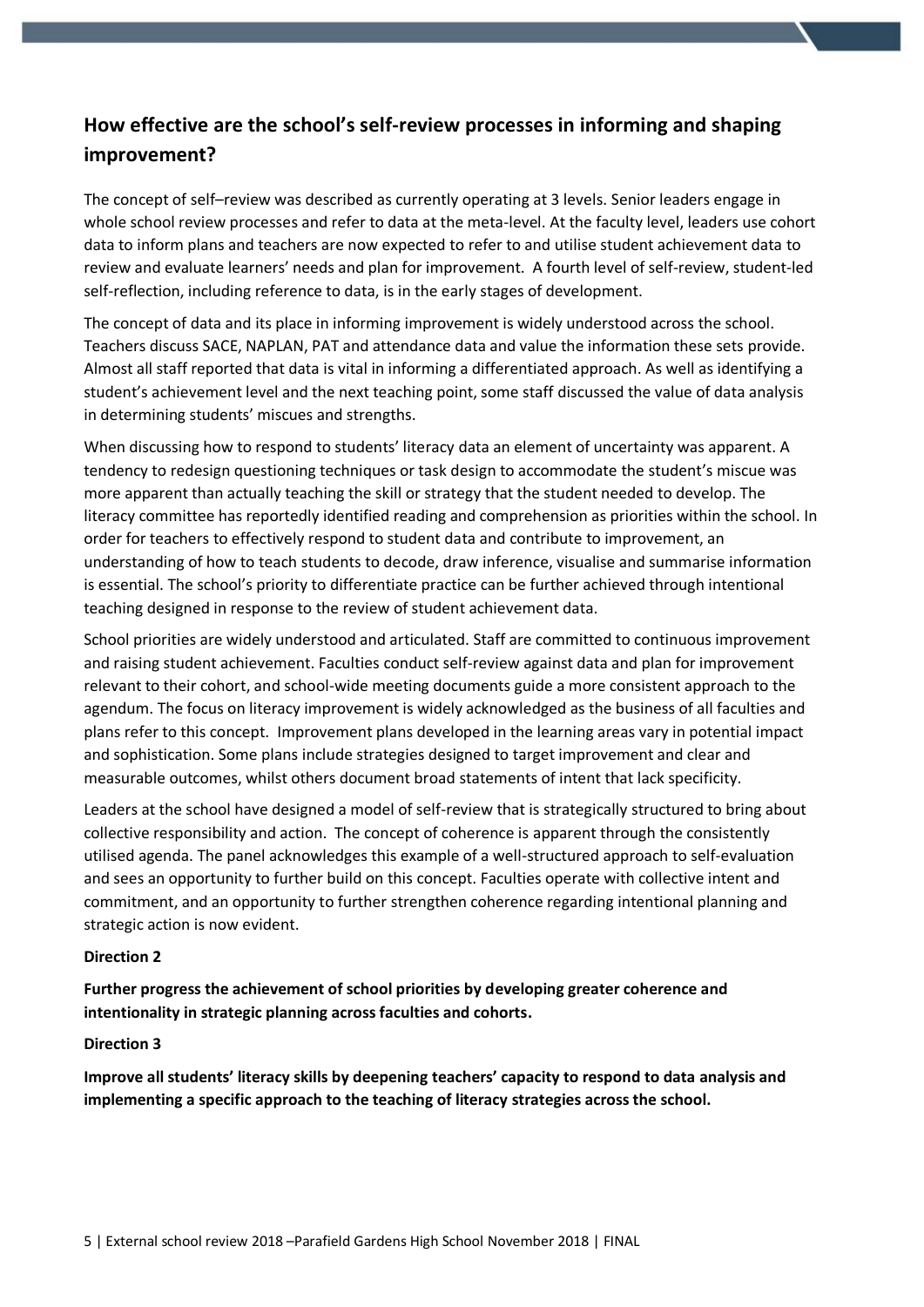## **To what extent are the school's professional learning and performance and development processes effective in building teacher capacity?**

In 2018, teachers select their line manager and reports that this cross- faculty approach contributes to school unity were sourced. Performance and development processes (PDP) operate within a structured model that sees three dedicated meeting times convened and regular informal 'catch-ups' held throughout the year. Teachers reported that PDP processes align with school priorities and documents the panel reviewed confirm this. Whilst the strategies within the documents varied in intentionality, teachers discuss the process as valuable in supporting them to implement changes in practice and trialling new teaching strategies.

Leaders with line management responsibility and new to the role of leadership engage in regular meetings with senior leaders. It is reported that these forums allow leaders to ask questions and make mistakes within a culture of support and optimism. Almost all line managers have developed a one year plan to support their professional growth and this is referred to at PDP meetings and throughout the year. The panel heard that in 2017, some leaders with line management responsibility took part in a professional learning (PL) session designed to scaffold them to conduct PDP with teachers. Leaders new to line management in 2018 express an interest in a similar opportunity and the panel agrees this will further contribute to coherence in the school's improvement agenda.

Discussions with ancillary staff provided evidence that promoting and progressing the school's priorities through PL was not limited to teaching staff. All non-teaching staff report that there is a clear and consistent message coming from the leaders that students and their learning are at the centre of everyone's work. Discussion regarding finance, facilities and resourcing being aligned to the school's priorities was evident.

The school has introduced and recently adjusted Professional Learning Community (PLC) forums. Time during the school day has been allocated for groups of staff to meet and participate in professional dialogue. Initially placed in pre-determined groups, teachers now select their teams, based on the concept they wish to explore.

The work undertaken in the PLCs is diverse and varies in impact on teachers' learning. Some PLCs engage in action research regarding evidence-based practice; the identification of which is at their discretion. Other PLCs work more as an organisational body, developing or creating a program or event and other, quite common reports, indicated that the time is often used to table and discuss problems with students or issues teachers are struggling with.

The panel acknowledges the intent to resource dedicated time for teachers to meet and engage in forums committed to professional learning. Some valued outcomes, including the initiation of the PLUS program have come from this. Given the directions generated from this report, the panel suggests that a highly strategic use of the PLC time may be to focus on building teacher capacity regarding the school's agreed pedagogical approach and the teaching of literacy.

#### **Direction 4**

**Build teachers' capacity to implement the school's pedagogical agreements through a more intentional and scaffolded approach to professional learning communities.**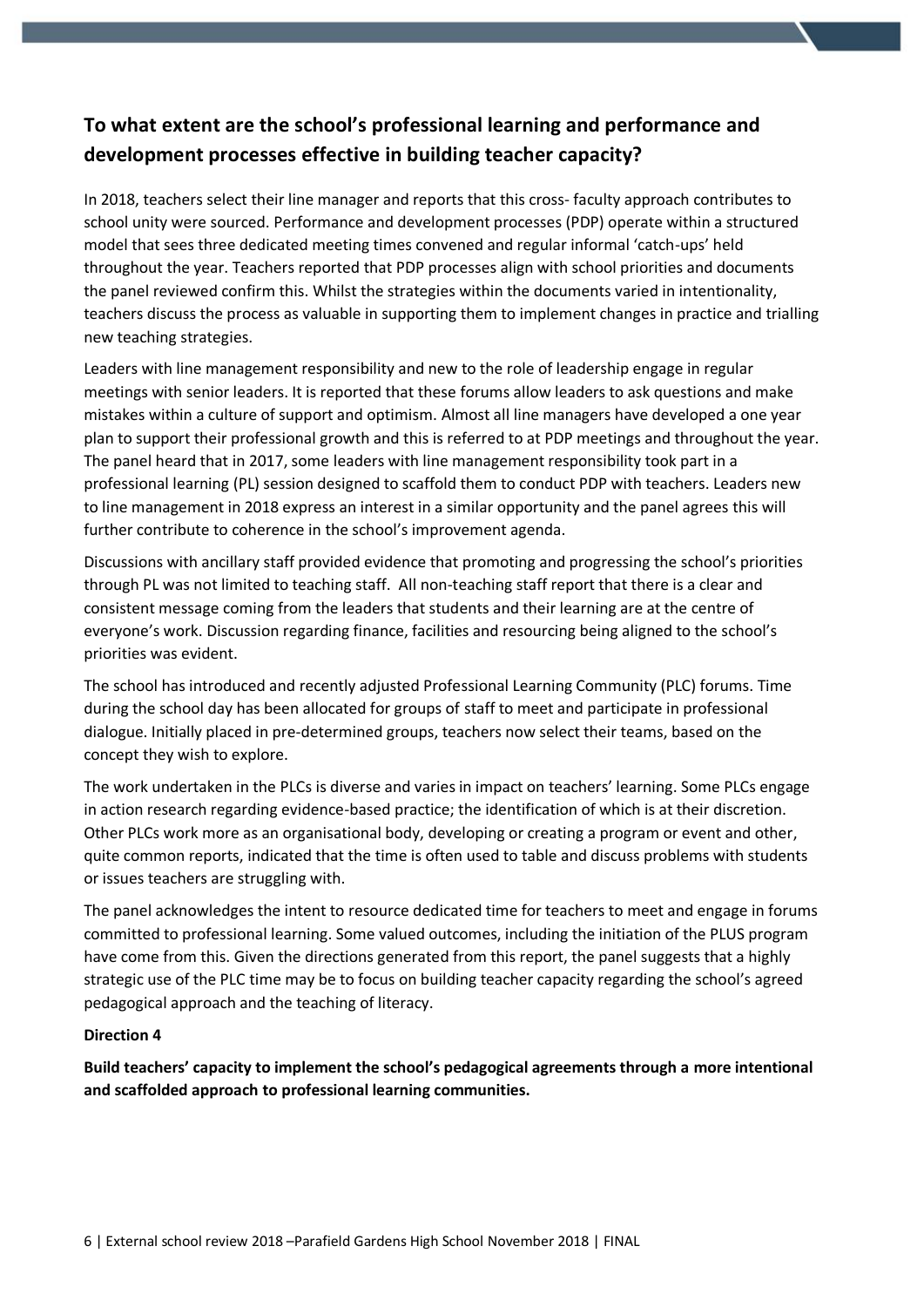## **What is the school doing particularly well and why is this effective?**

During the review process, the panel verified the following effective practice that is contributing significantly to school improvement at Parafield Gardens High School.

Effective practice in the effective teaching aspect of the ESR Framework was evident at the school. The school culture and students' dispositions to learning have been positively influenced by the high expectations staff at the school have of their learning and potential. A common theme throughout the review was characterised by the concepts of aspiration and achievement. Students reported regular conversations with teachers regarding their grade point average and evidence of significant improvement for some students was apparent. Many students discussed using exemplars, performance standards and rubrics provided by teachers to identify the criteria needed to achieve 'A' grades. Staff who work with Aboriginal learners have clear expectations and processes in place to maximise attendance and promote deadline achievement. When measured as a cohort, the percentage of ATSI students' attendance and achievement in PAT assessments exceed those of non- ATSI learners.

In 2019 two specialist Maths classes will be offered at year 11 and an increase in students studying highlevel science subjects is evident. Students discuss a disposition to learning that has been influenced by the culture of encouragement and belief that teachers have of their potential, discussing trying new ways to solve problems that "make me want to push myself and study to a high level".

Throughout the review, the sense of pride that exists at the school was highly apparent. Teachers are rightly proud of their students and students in turn, of themselves and their school. A culture of respect and excellence contributes to this.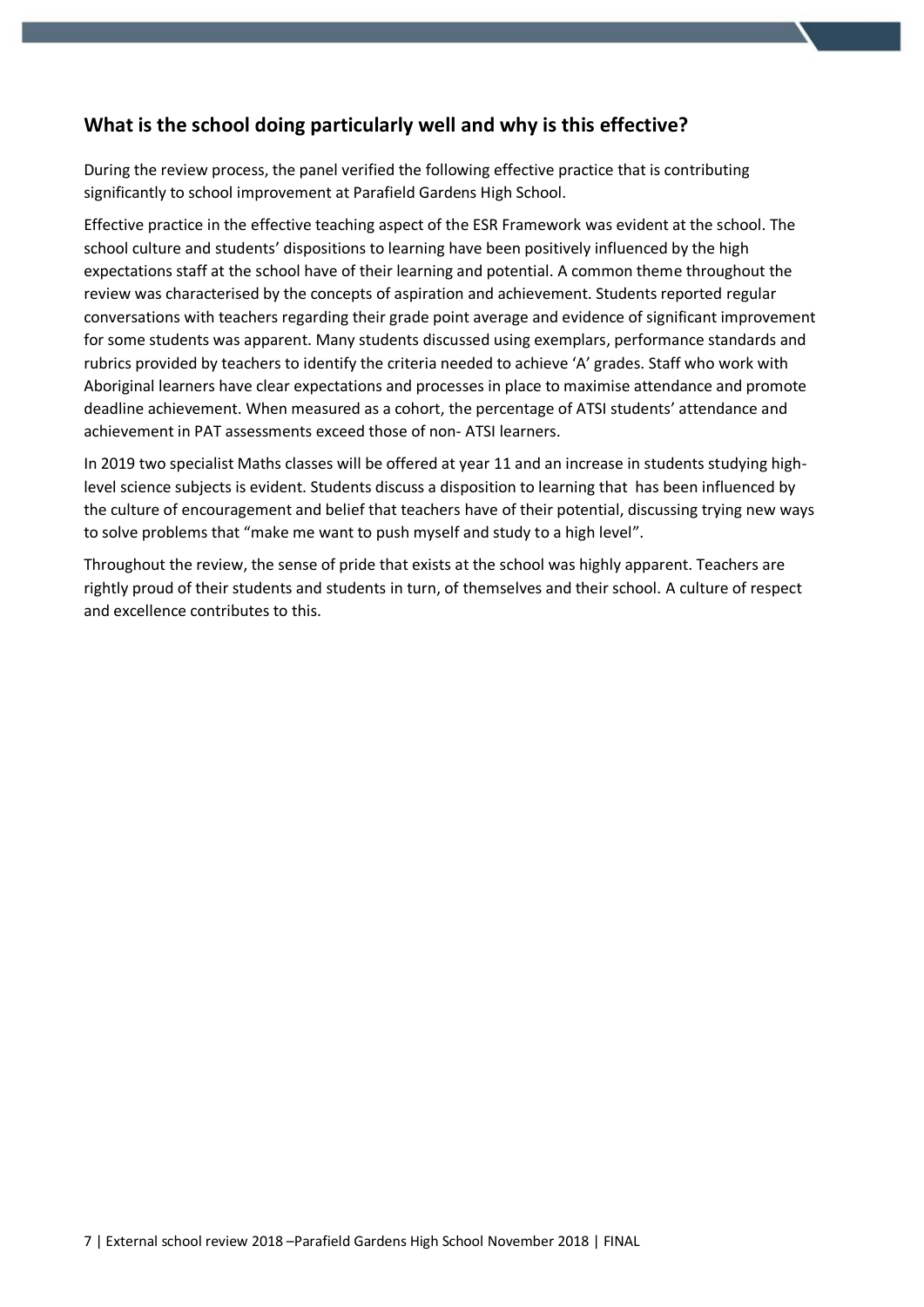# **Outcomes of the External School Review 2018**

**At Parafield Gardens High School a culture of improvement is characterised by high expectations for students and effective leadership provides strategic direction, planning and targeted interventions.** 

**The principal will work with the education director to implement the following directions:** 

- **1. Deepen pedagogical reform by identifying imperative high yield teaching approaches and making expectations regarding the implementation of these clearly understood and consistently applied.**
- **2. Further progress the achievement of school priorities by developing greater coherence and intentionality in strategic planning across faculties and cohorts.**
- **3. Improve all students' literacy skills by deepening teachers' capacity to respond to data analysis and implementing a specific approach to the teaching of literacy strategies across the school.**
- **4. Build teachers' capacity to implement the school's pedagogical agreements through a more intentional and scaffolded approach to professional learning communities.**

**Based on the school's current performance, Parafield Gardens High School will be externally reviewed again in 2021.**

Tony Lunniss DIRECTOR REVIEW, IMPROVEMENT AND ACCOUNTABILITY

Anne Millard

EXECUTIVE DIRECTOR, PARTNERSHIPS, SCHOOLS AND **PRESCHOOLS** 

Governing Council Chairperson

Martin Lippett PRINCIPAL PARAFIELD GARDENS HIGH SCHOOL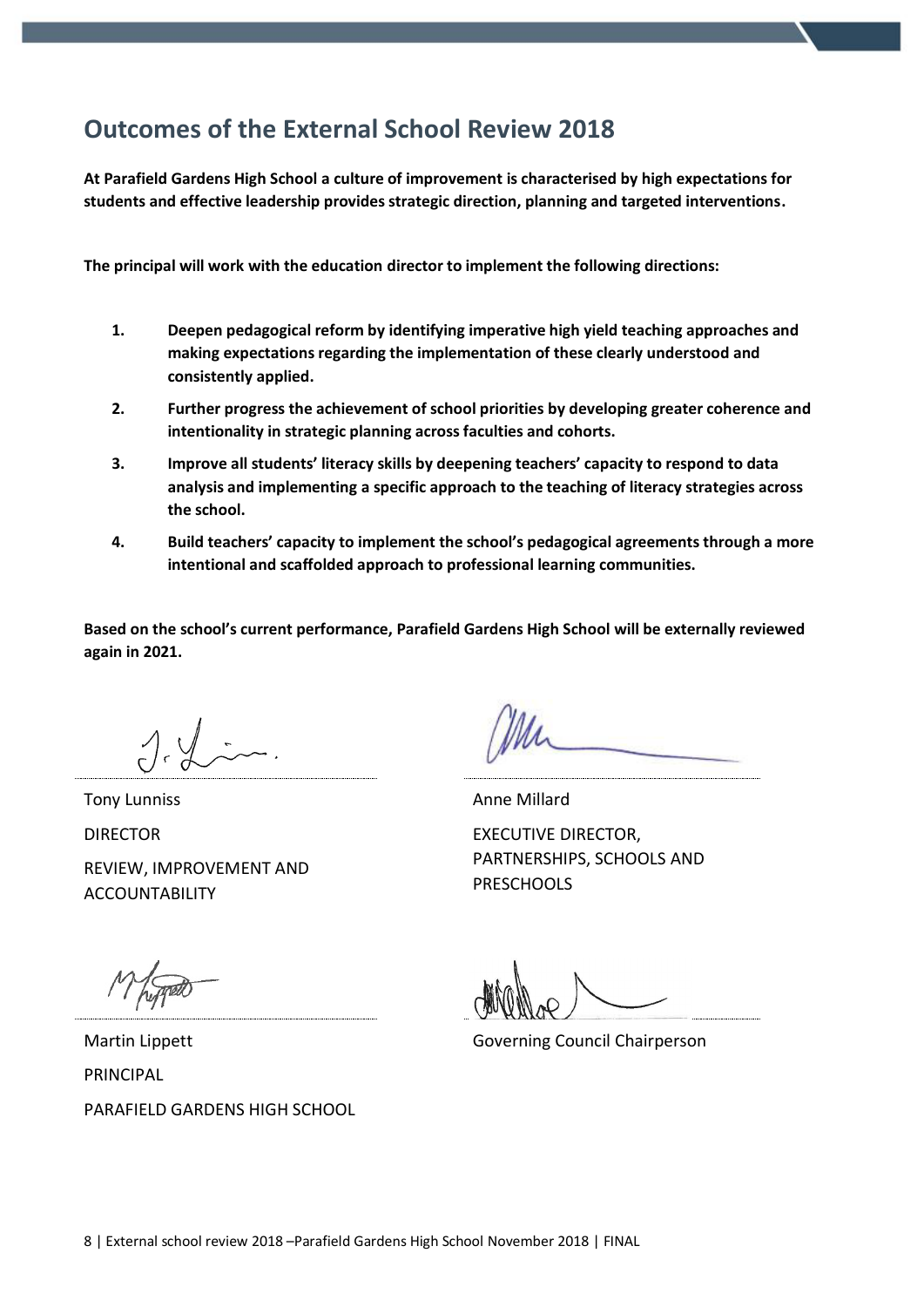# **Appendix 1**

## **Attendance policy compliance**

Implementation of the Education Department student attendance policy was checked specifically against documented evidence. The school was found to be compliant with this policy. The school attendance rate for 2017 was 87.2%

# **Appendix 2**

### **School performance overview**

The external school review process includes an analysis of school performance as measured against the Department for Education Standard of Educational Achievement (SEA).

#### **Reading**

In 2018, the reading results, as measured by NAPLAN, indicate that 55% of year 9 students demonstrated the expected achievement under the SEA. This result represents an improvement from the historic baseline average.

For 2018 NAPLAN reading, the school is achieving within the results of similar students across government schools.

In 2018, 5.2% of year 9 students achieved in the top 2 NAPLAN reading bands.

For those students who achieved in the top 2 NAPLAN proficiency bands in reading, 16% or 6 students from year 3 remain in the upper bands at year 9, and 45.5% or 5 students from year 7 remain in the upper bands at year 9 in 2018.

#### **Numeracy**

In 2018, the numeracy results, as measured by NAPLAN, indicate that 53% of year 9 students demonstrated the expected achievement against the SEA. This result represents an improvement from the historic baseline average.

For 2018 NAPLAN numeracy, the school is achieving below the results of similar groups of students across government schools.

In 2018, 6.7% of year 9 students achieved in the top 2 NAPLAN numeracy bands.

For those students who achieved in the top 2 NAPLAN proficiency bands in numeracy, 47% or 8 students from year 3 remain in the upper bands at year 9 and 67%, or 12 students from year 7 remain in the upper bands at year 9 in 2018.

#### **SACE**

In terms of SACE completion in 2017, 61% of students enrolled in February and 96% of those enrolled in October, who had the potential to complete their SACE, did go on to successfully achieve their SACE. This result for October SACE completion represents an improvement from the historic baseline average.

For compulsory SACE Stage 1 and 2 subjects in 2017; 94% of students successfully completed their Stage 1 Personal Learning Plan, 87% of students successfully completed their Stage 1 literacy units, 77%